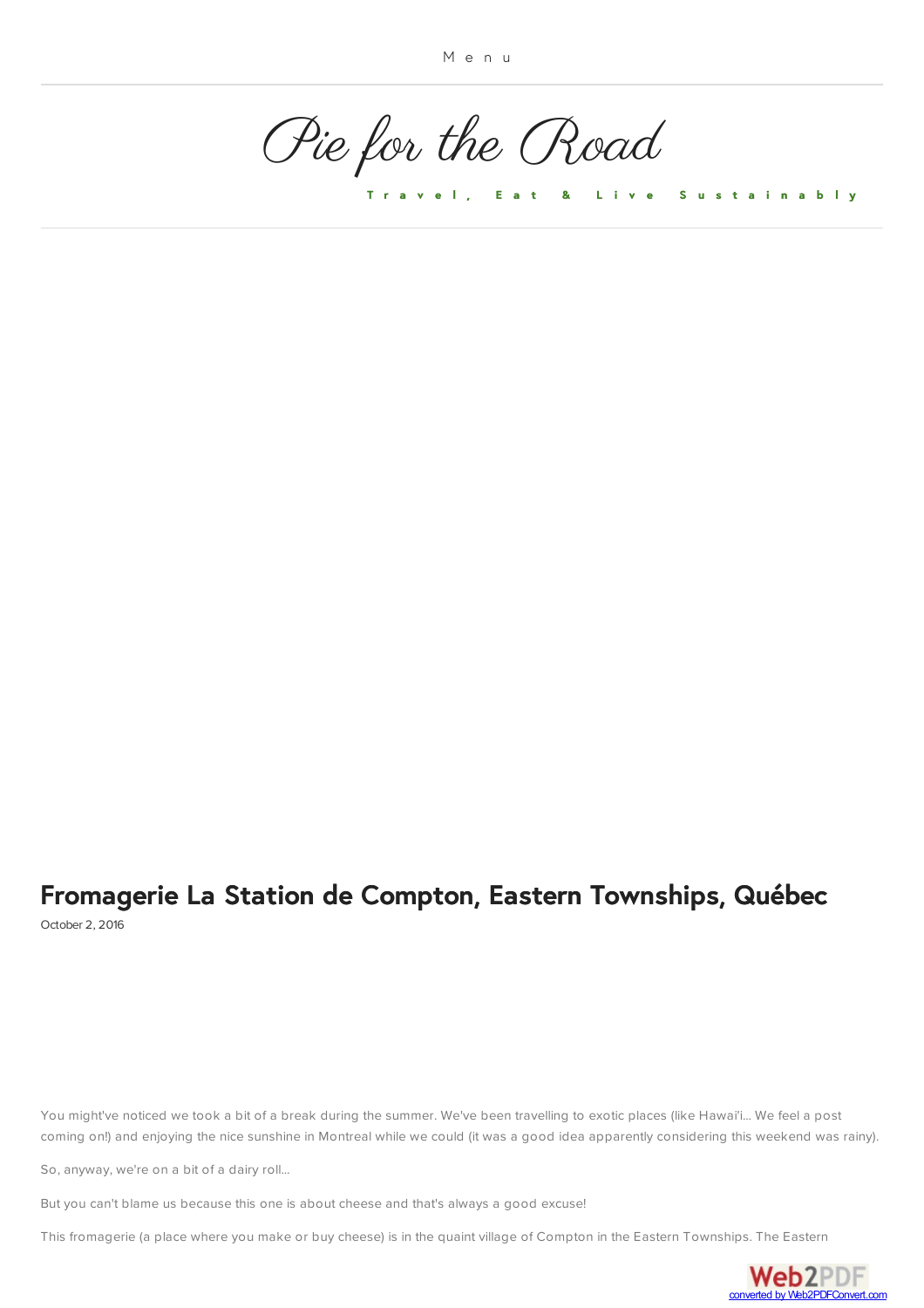Townships, just South of Montréal, are one of our favourite spots to visit in the *belle province* as they're close to Montréal and good for a day trip*,* and well worth the visit if you haven't been there before.

[We've written about apple picking and autumn colours in the Eastern Townships in one of our previous posts - Les Domaines Roka,](http://www.piefortheroad.com/home/domainesrokaandmontsutton) Organic Orchard, Mont Saint-Grégoire & Hike at Mont Sutton - and it never disappoints!

Compton, on the eastern side of the Townships, has some beautiful rolling green fields and plenty of foodie spots to visit!

But what we liked most about Compton is, of course, the tasty cheese! It would be a problem if we didn't, right?

Their Alfred line is the most delicious with a real nutty flavour and aged just nicely to give a strong flavour finish. Sounds like we're describing wine, we know - but this cheese is worth every penny! We ended up buying a kilo of the stuff... It was that good.

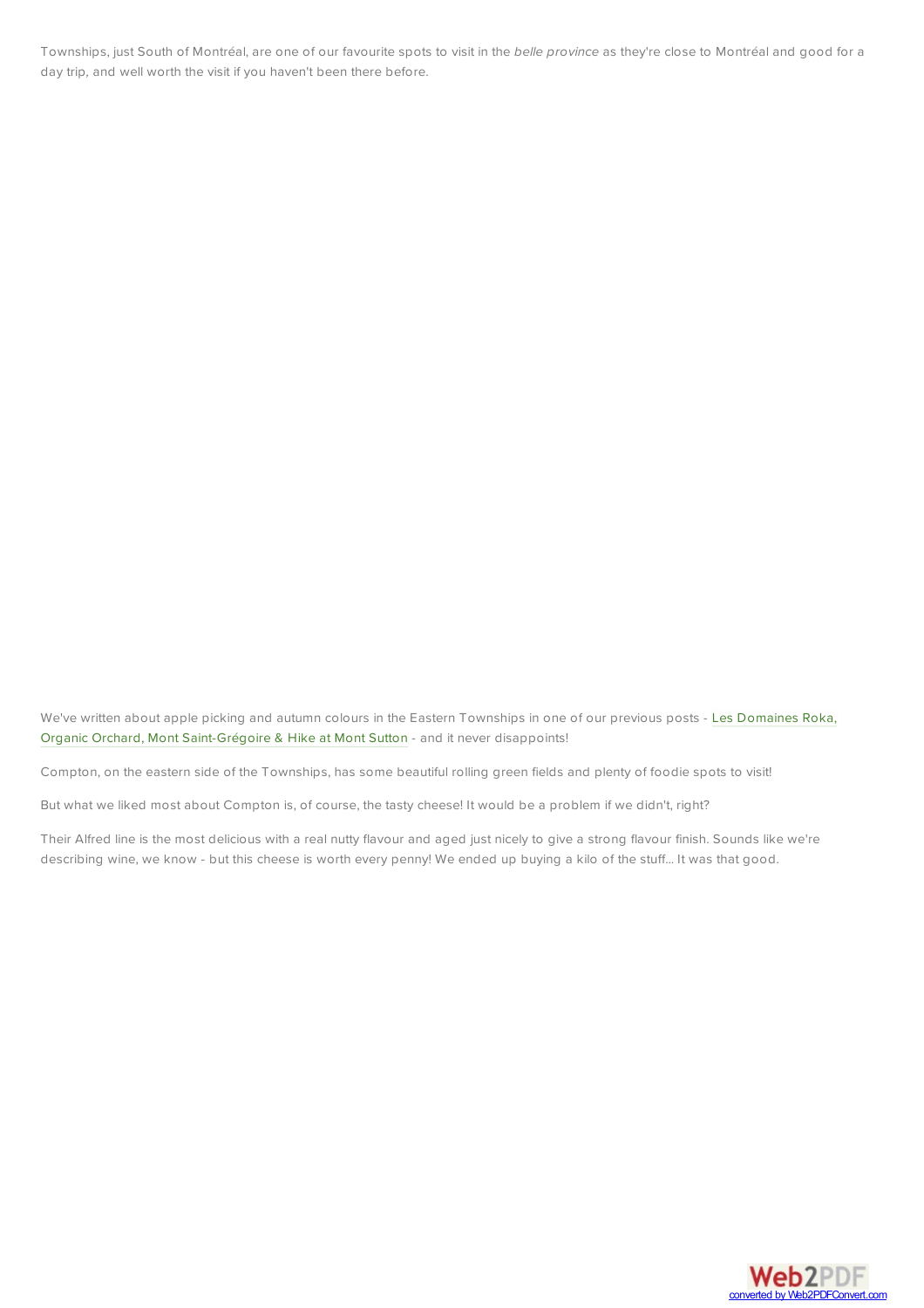We were also very lucky to have picked-up the first rhubarb of the season. Cut that morning, it was so fresh that we could eat the stalks raw, just like that! We also did a very tasty bbq'd rhubarb - which, if you haven't tried, you NEED to do that right now!

Seriously, go.

Get yourself some rhubarb and bbq it right now.

What are you doing still reading this post?

Oh wait, you might have to wait until spring for that... Sorry.

But, seriously... Try it then.

As with all our countryside visits, we also liked visiting the friendly cows to say "Hi"! The cows look like they are well treated and their website goes into detail about their [farming practices](http://www.fromagerielastation.com/en/fromagerie/ferme.shtml).

Most importantly for us, they respect their cows, practice organic farming, and their overall philosophy is one of a holistic farming approach that places the animals first.

If you're thinking about a day trip to do from Montréal or visiting Québec in general?

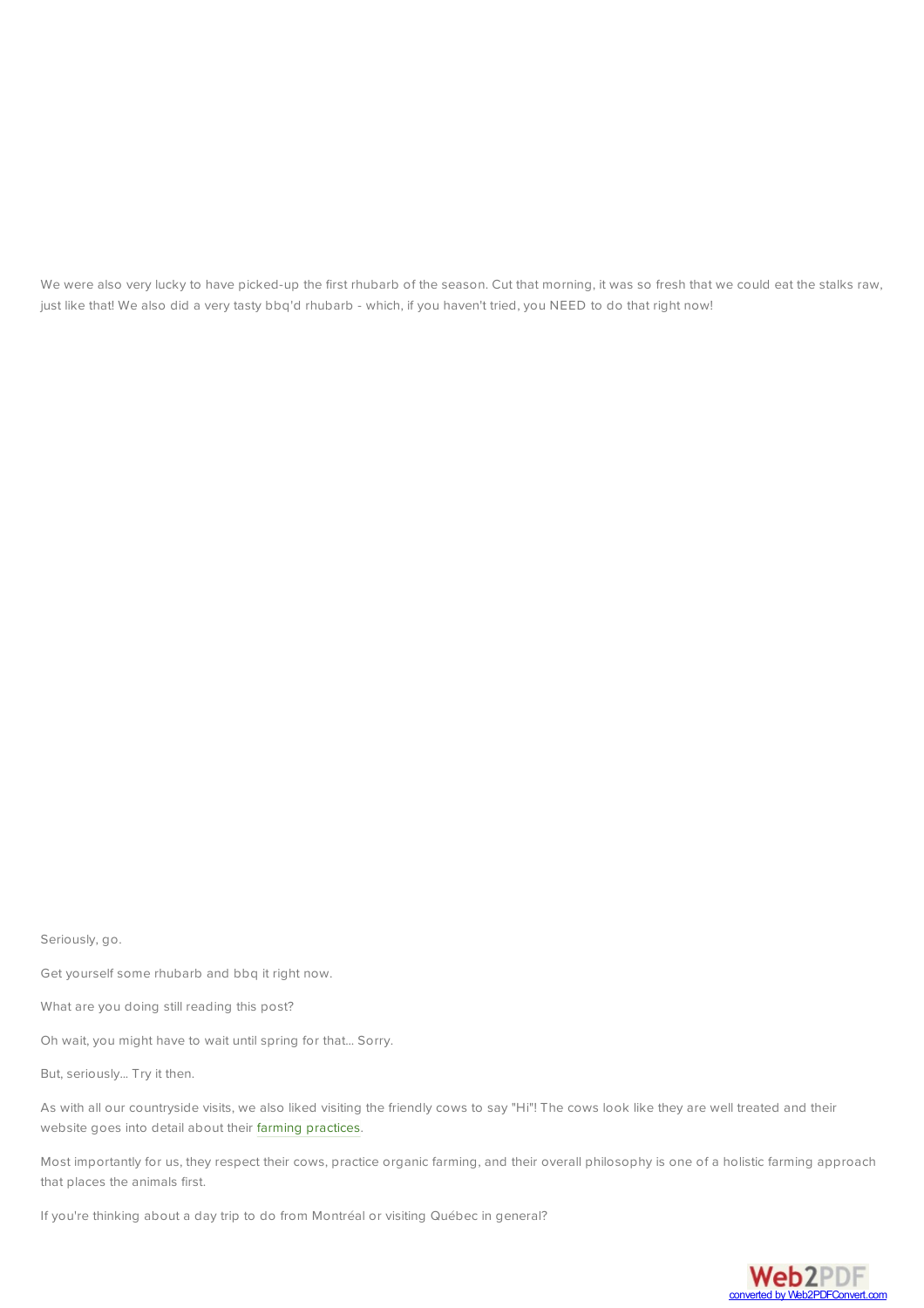<span id="page-3-0"></span>Then, the Eastern Townships are a must and are one of the best representations of why Québec is so beautiful!

While you're at it, pick-up some cheese - after all it is French Canada.

*[Fromagerie La Station de Compton](http://www.fromagerielastation.com/index_en.shtml) 440 Hatley Road, QC, Canada, J0B 1L0*

*T: +1-819-835-5301 @: info@fromagerielastation.com*

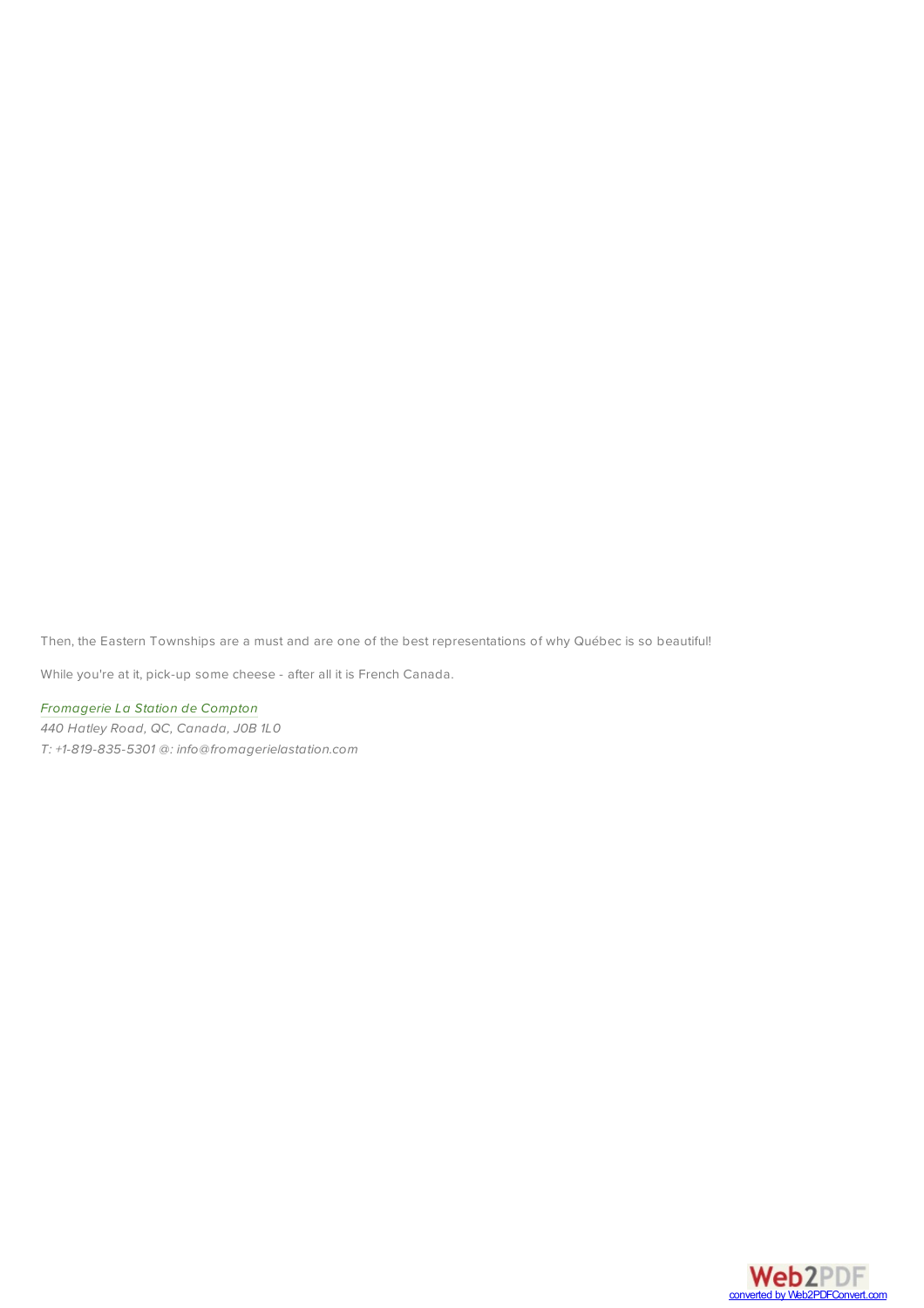About Us

Pie for the Road is a blog about a couple who are on the lookout for all things organic, local and just plain awesome wherever we are!

# **Let's Connect!**

 $\textcircled{\textcircled{\textcirc}}$ 

[Home RSS](https://www.piefortheroad.com/?format=rss)

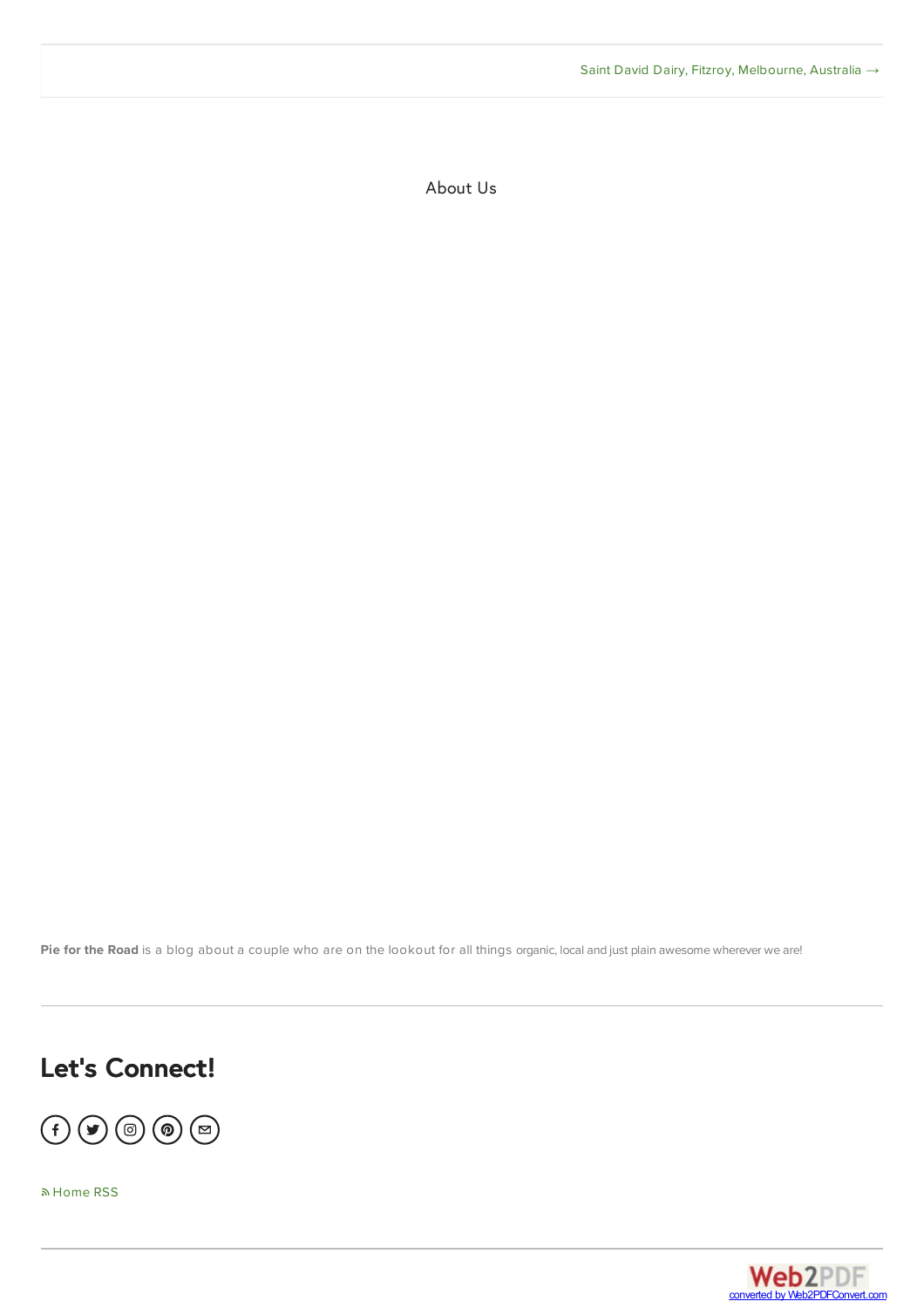Follow Us On Instagram

List of Posts by Field Guide

Not sure what our icons mean? Check out our [Field Guide here](https://www.piefortheroad.com/field-guide)!

## [GMOFREE](https://www.piefortheroad.com/home?category=GMOFREE) Just Plain Awesome LOCA | [Organic](https://www.piefortheroad.com/home?category=Organic) [Recipes](https://www.piefortheroad.com/home?category=Recipes) [Seasonal](https://www.piefortheroad.com/home?category=Seasonal) [The Do-Gooders](https://www.piefortheroad.com/home?category=The+Do-Gooders) [Travel](https://www.piefortheroad.com/home?category=Travel)





#### **[Pie for the Road](http://www.twitter.com/PiefortheRoad/)**

Getting lost in Iceland. Iceland is so different from one moment to the next. One minute… <https://t.co/lLPdvEbidt> [about a month ago](https://twitter.com/PiefortheRoad/status/851420802536714243)



### **[Pie for the Road](http://www.twitter.com/PiefortheRoad/)**

The night we saw the Northern Lights for the first time.  $[][][]$  [#iceland](https://twitter.com/#!/search?q=%23iceland) [#icelandherewecome](https://twitter.com/#!/search?q=%23icelandherewecome)...<https://t.co/cWRRf6bzQW> [about a month ago](https://twitter.com/PiefortheRoad/status/848595794336792576)